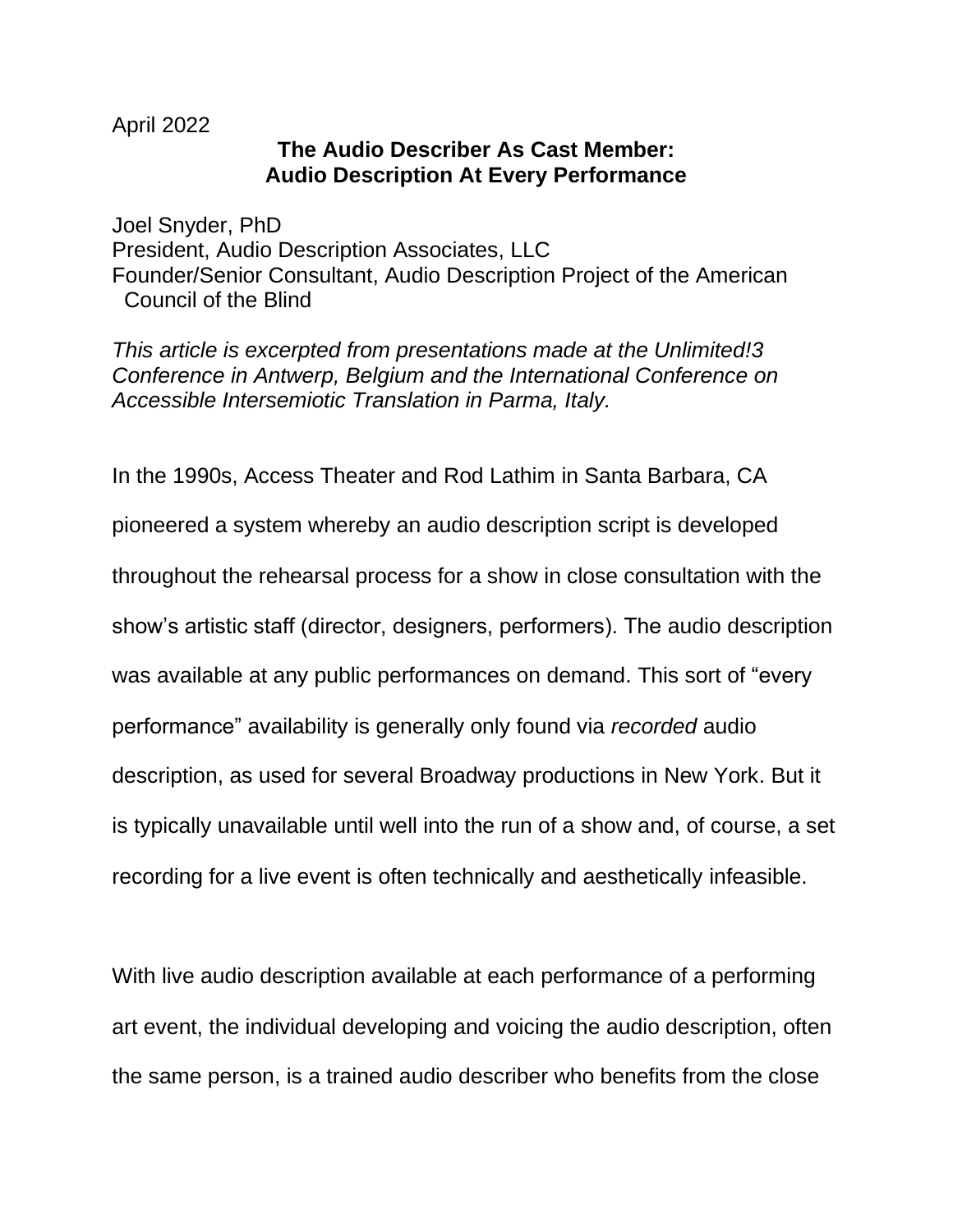association with the production staff—he/she is a "cast member", but not really: there is no need for the individual to be a member of Actors' Equity Association and, unlike a cast member, he/she need not attend every performance beyond the first half-hour of the show if no one has requested the audio description service. Generally, the describer is offered a set fee for the overall commitment – or with a longer run, a per-show cost can be arranged.

The script for the audio description is not recorded or even memorized, but relied upon loosely—"half an eye on the script and one-and-a-half eyes on the stage"—it's a *LIVE* performance after all. The delivery of the audio description is made via an infra-red or FM system already available at most performing arts spaces. Further, as with Access Theater's award-winning production of Storm Reading, the audio description script can tour with the show and be available for use/adjustment by local, trained audio describers. A brief clip from the DVD of a live performance for which I wrote and voiced the audio description is available at:

[https://drive.google.com/file/d/1IB8KsNe1ZfSglKfdQ9\\_WzONgOt7PF43o/vi](https://drive.google.com/file/d/1IB8KsNe1ZfSglKfdQ9_WzONgOt7PF43o/view?usp=sharing) [ew?usp=sharing](https://drive.google.com/file/d/1IB8KsNe1ZfSglKfdQ9_WzONgOt7PF43o/view?usp=sharing)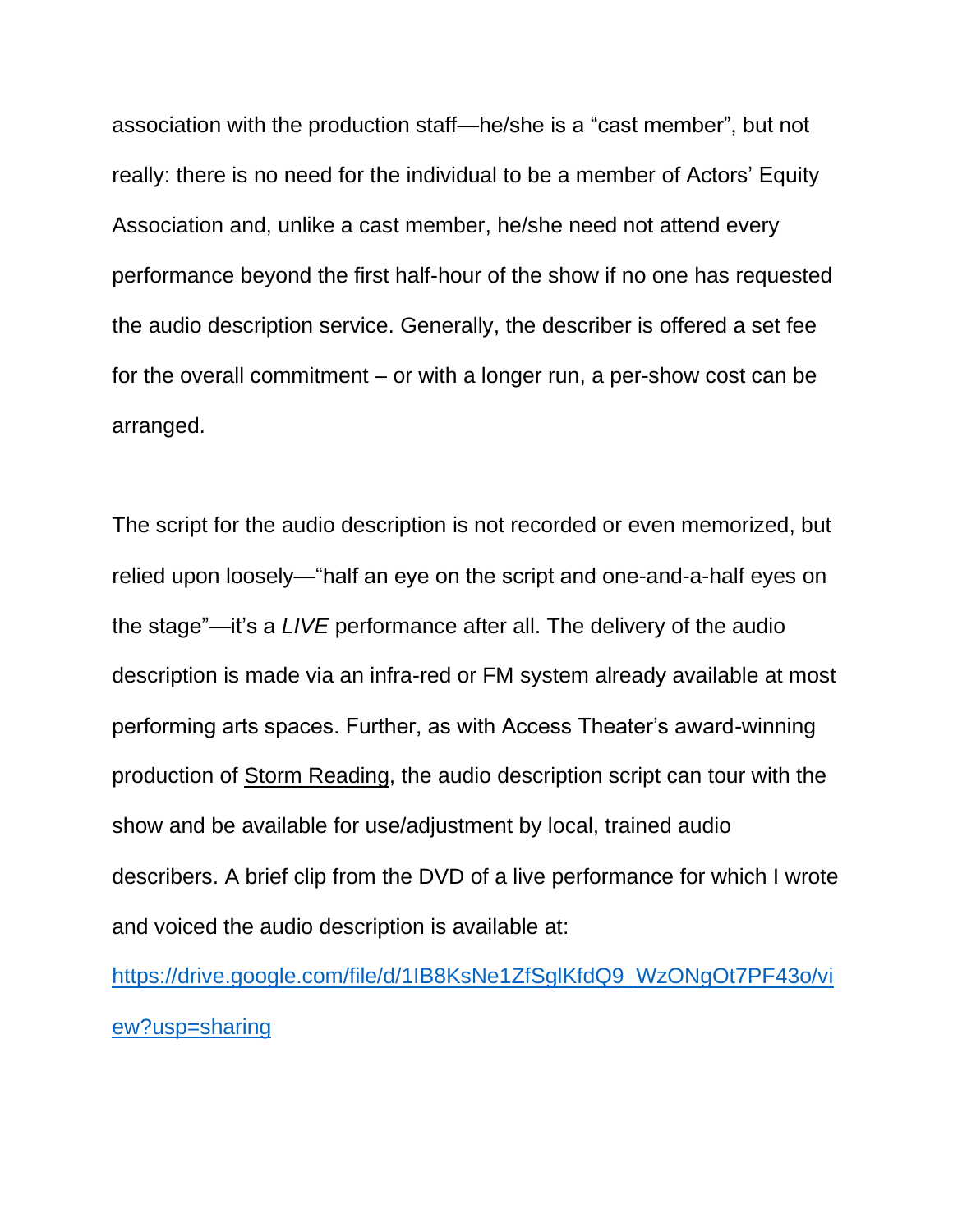A formal audio description service—the world's first—was begun under the leadership of a blind woman, Dr. Margaret Pfanstiehl, at The Metropolitan Washington Ear, a radio-reading service based in Washington, DC. Radio reading services still exist throughout the United States principally with the participation of volunteer readers; I began working as a volunteer reader at The Ear in 1972 and was proud to be a founding member of its audio description service in 1981.

Radio reading services are heavily dependent on volunteers and The Ear's audio description service was also structured around voluntary contributions of time and effort. Cognizant of the limits on the time available from people who often maintain full-time employment elsewhere, audio description was conceived as a service that would be offered at only two performances of a theatrical run and preparation for the audio described performances was based on the observation of only two or three performances early in the run of a production. Even then, it was understood that optimally audio description would be prepared with more in-depth observation of the theatrical event, even during rehearsals, and that audio described should be offered at every performance in the run of a show. But the limitation of the volunteer structure prohibited that arrangement. The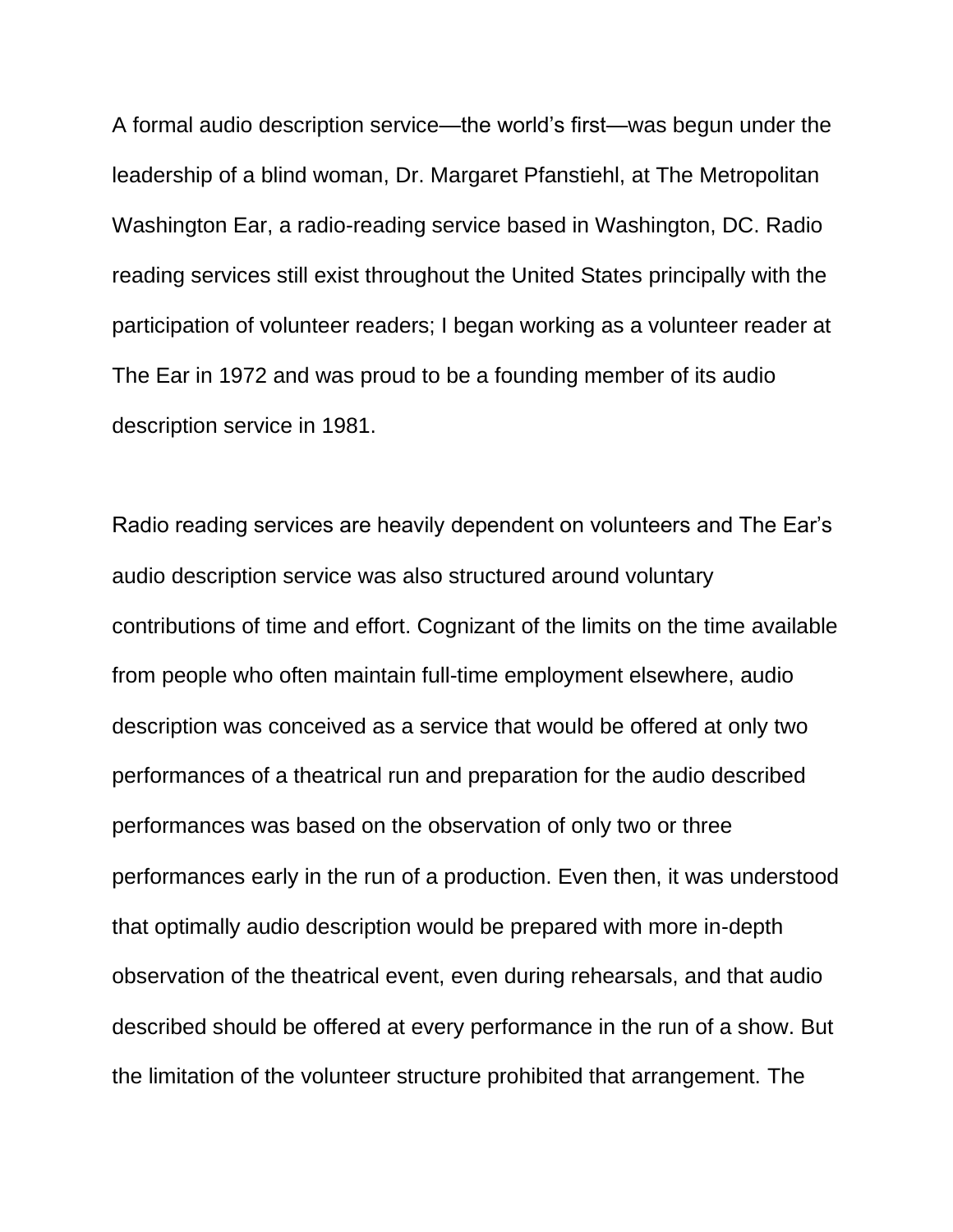proliferation of audio description for live theatrical events in the United States and elsewhere has been based primarily on this volunteer, limited preview/two-described-performances model.

So the current practice of offering audio description at one or two performances in the run of a show was established over 40 years ago; it has never represented equity and in my opinion can no longer be tolerated. The belief, often stated by the founders of that first audio description service noted above, was that the service must be offered to theaters for free or at absolutely minimal expense – if not, the theaters simply won't offer the service. My assertion is that access is not an add-on—it is a requirement and a necessary cost of doing business—and must be practiced by professionals who are every bit as committed to the success of every performance as every formal cast member.

Some have countered that "any audio description is better than none." I believe that the opposite is true—I have witnessed first-time audio description patrons take ear buds from the ears when they experience audio description that is less than optimal, distracting rather than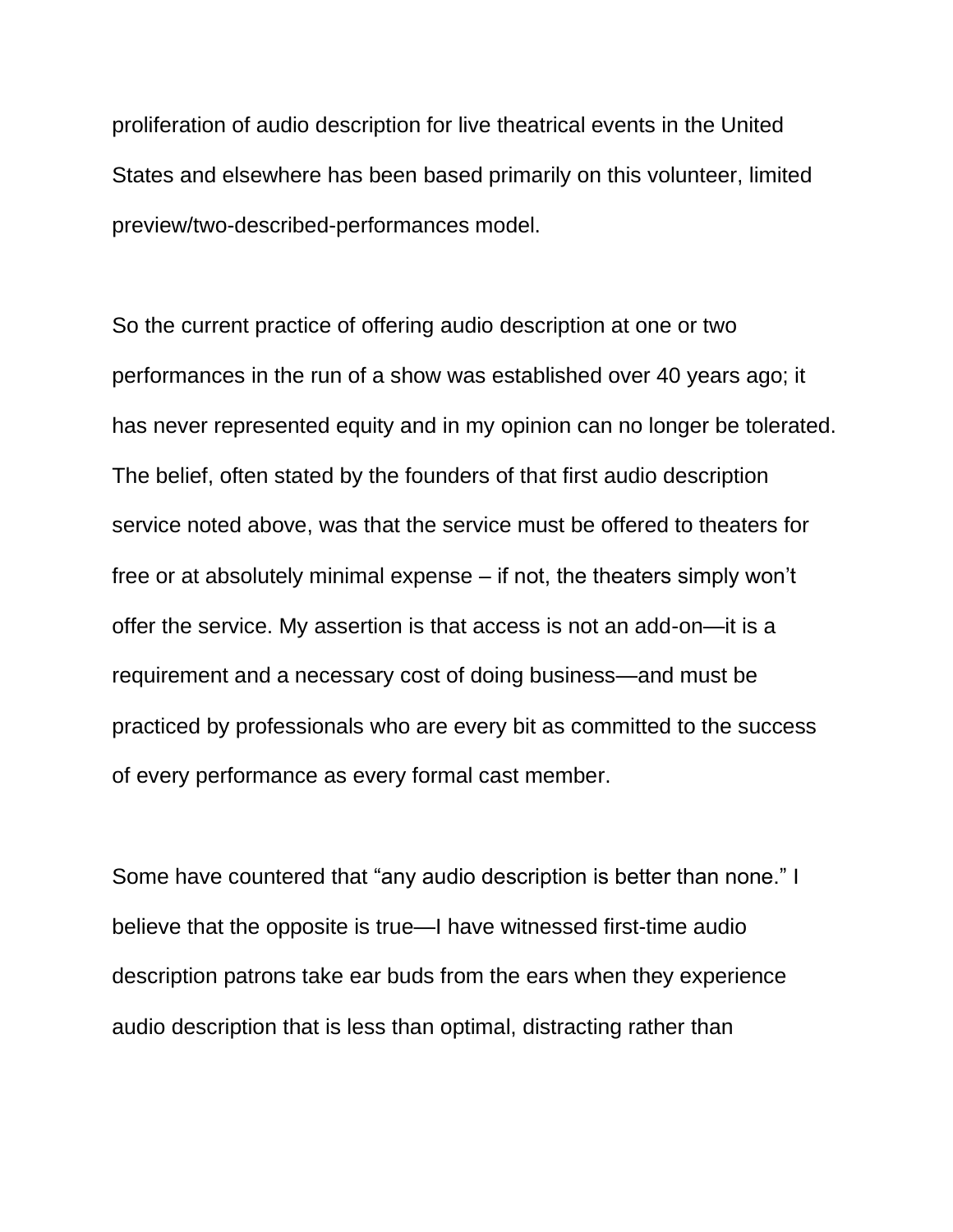enhancing. That patron likely will then not be inclined to use audio description at other events.

A brief story about access at every performance: In 1995, I made a trip to New York City to attend a performance by the company "Theatre By The Blind" (TBTB). I was excited—a troupe of actors who are blind! Surely the company would use audio description—a company of blind actors would certainly want to be accessible to blind audience members. I was eager to sample their audio description work.

The group had NO audio description as traditionally practiced.

No audio description?! When I learned that, I was disappointed and ready to "preach the gospel of AD" to these people! Instead, TBTB (now known as "Theatre Breaking Through Barriers") taught me an important lesson about accessibility and universal design. According to George Ashiotis (a blind man, one of the TBTB founders and a professional actor), audio description was so important to the mission of TBTB that it must be a part of every performance of every show. Further, it needn't be an "add-on"—it should be an integral part of every script and a critical part of every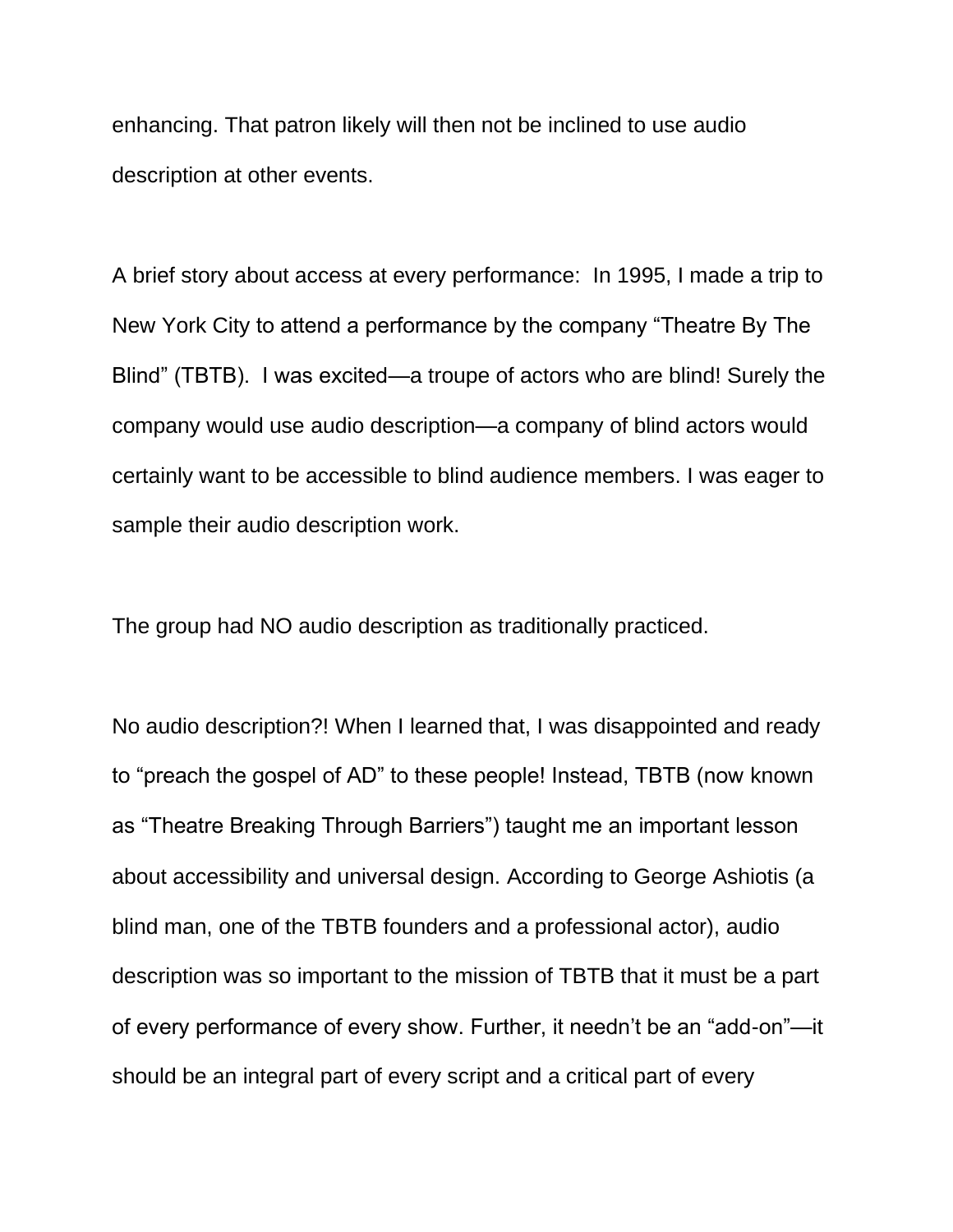director's concept. At TBTB, every production's planning and rehearsal process includes consideration of audio description from the beginning.

How can the audio description be integrated within the production? Will the production add a "narrator" character that propels the action and also provides cleverly crafted description of visual elements? Perhaps the script can be modified to include descriptive elements spoken by the various characters? In this way, the audio description becomes part of an inclusive process, part of a universal design concept, helpful and aesthetically viable for all audience members.

In the same way, theater that welcomes deaf audience members can be designed inclusively by employing shadow interpreters (a "twin" character/actor who signs is paired with a speaking character/actor) or displaying subtitles. And in the case of theater that is principally signed, "voicers" are used to match sign with the spoken or sung lines (I recently voiced the title character in a production of "Julius Caesar" at Gallaudet University, the world's first university for deaf students.) Along the same lines, I had an opportunity to visit Tel Aviv and attend performances by the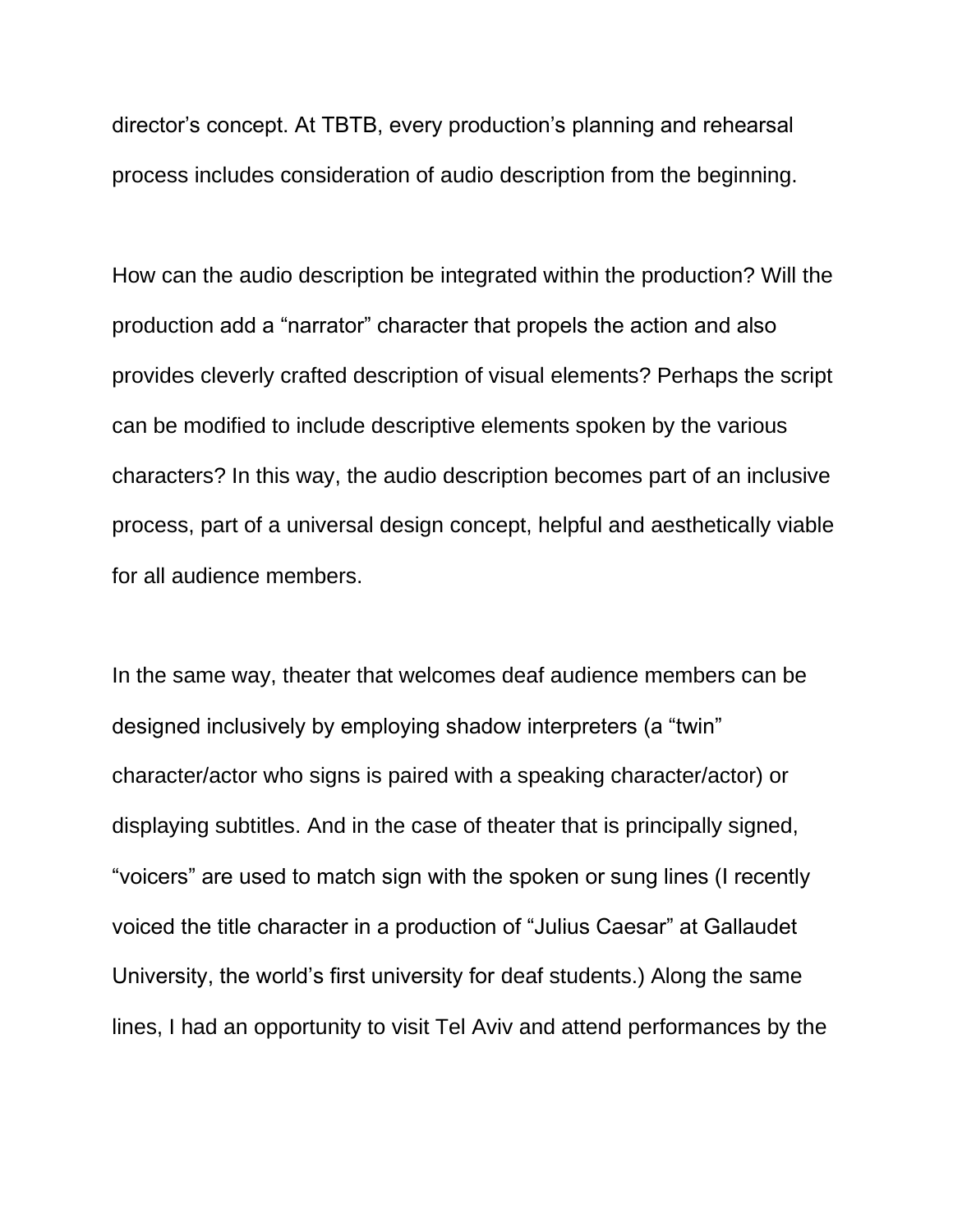Israeli company of deaf/blind actors, "Nalaga'at". It was a honor to offer a workshop on the development of audio description for their productions.

Fast forward to 2014: with support from the D.C. Aid Association for the Blind, the Audio Description Project of the American Council of the Blind proposed a more expansive audio description arrangement for two productions at Arena Stage in Washington, DC (where the first audio described theatrical performances occurred in 1981). We collaborated with Arena on an experiment: Jo Lynn Bailey-Page, the Audio Description Project's Coordinator, attended rehearsals for a production, met with the stage director, actors, the designers (scenic, costumes, lighting, sound) and developed an audio description script throughout the three-week rehearsal period. The script was then available for Jo Lynn to voice at every performance beginning with opening night and with, of course, an eye on stage action as changes could occur from performance to performance. Again, the describer, essentially, was a "cast member", attending every rehearsal and performance.

The arrangement had two benefits over the traditional model of audio description development for live performance: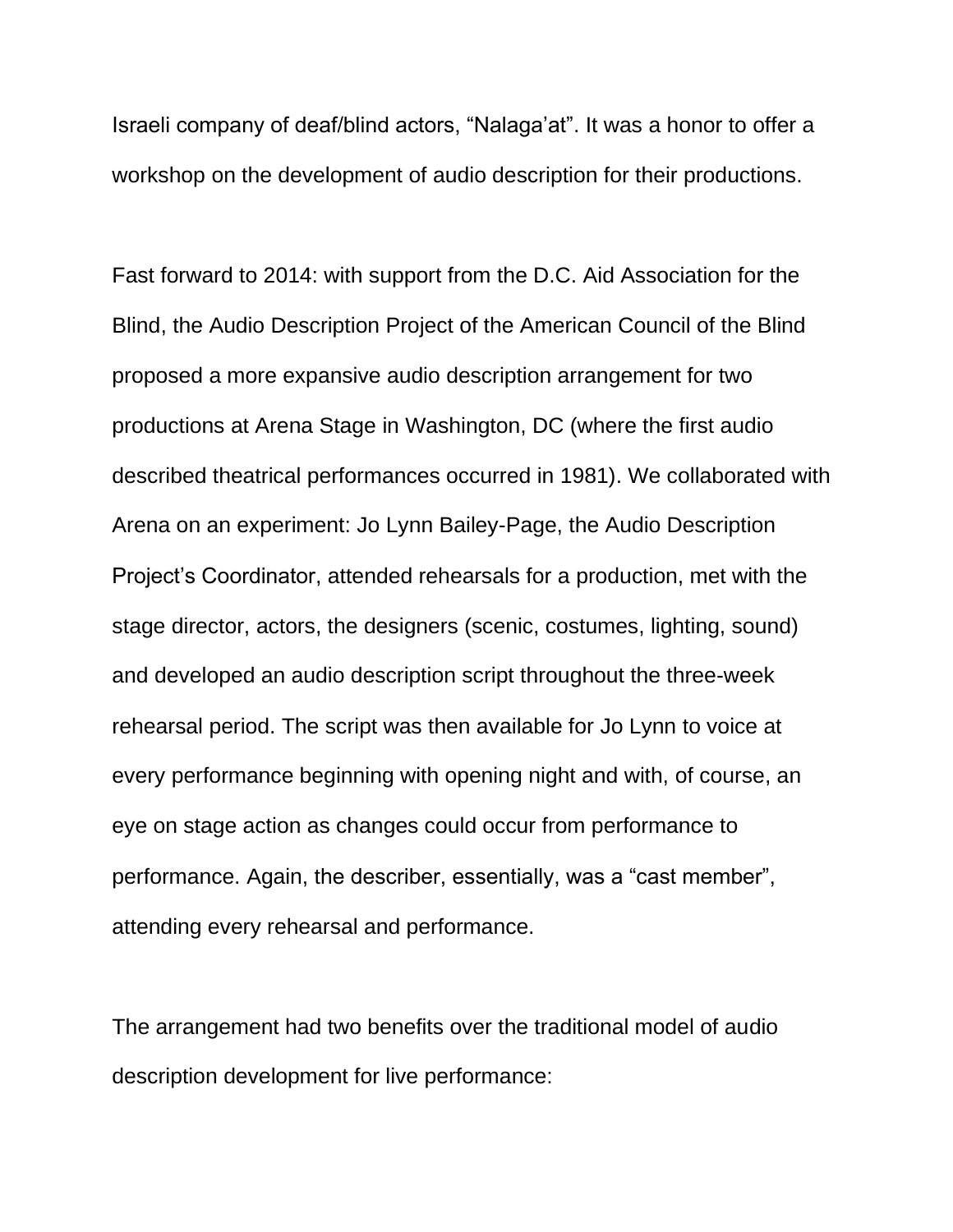1) time was available to carefully observe the theatrical process and construct descriptive language that was more thorough and considered; and

2) people desiring the service could attend any performance with no advance notice and be assured of access to the visual aspects of the production.

Other innovations included Braille and large-print programs, models of the set and props in the lobby, and a tactile "scrapbook" of costume pieces.

It was gratifying to note that attendance for the productions by people using audio description tripled over levels experienced at Arena using the traditional volunteer model.

Not only does a live, every performance practice provide parity with sighted audience, it can result in increased revenue for the performance venue (audio description patrons are no longer limited to particular performances when the event is made accessible). New estimates from the American Foundation for the Blind, based on data from the federal government, reveal that in the United States there are over 32 million people who are